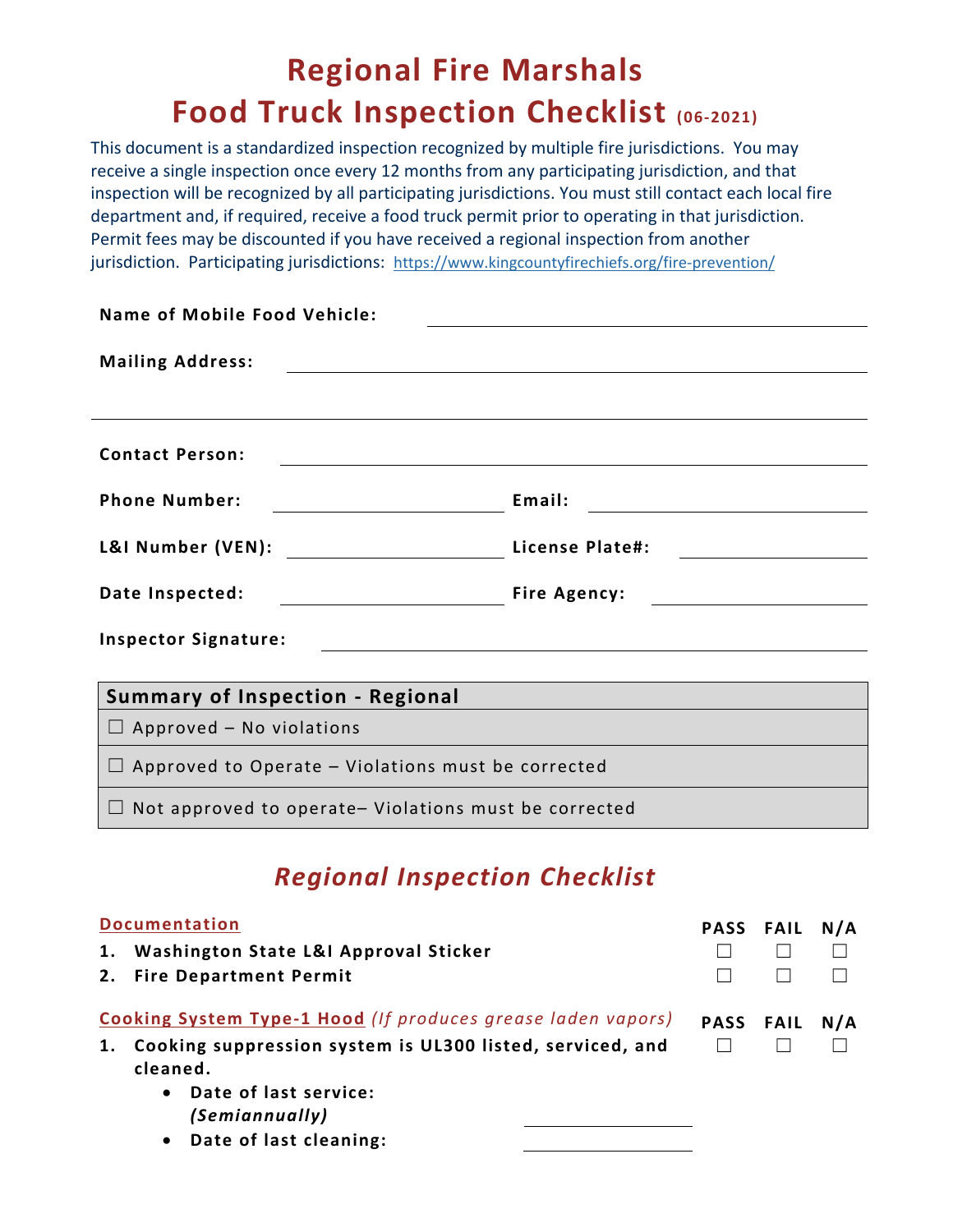|    | 2. Manual Pull Station accessible and unobstructed.                                           | <b>PASS</b> | <b>FAIL</b> | N/A |
|----|-----------------------------------------------------------------------------------------------|-------------|-------------|-----|
|    | <b>Cooking Oil Storage</b>                                                                    |             |             |     |
| 1. | Aggregate volume less than 120 gallons.                                                       | $\Box$      |             |     |
| 2. | Storage tanks stored in such a way as to not be toppled or                                    | П           |             |     |
|    | damaged during transport.                                                                     |             |             |     |
|    | <b>LP-Gas Systems</b>                                                                         | <b>PASS</b> | <b>FAIL</b> | N/A |
| 1. | LP tanks located on the outside of the vehicle or in a vapor                                  | $\Box$      | $\perp$     |     |
| 2. | tight cabinet vented to the outside.<br>LP tanks located on back of vehicle are provided with | $\Box$      | $\perp$     |     |
|    | adequate impact protection provided.                                                          |             |             |     |
| 3. | Maximum LP tank size less than 200 pounds. $(4.23 \text{ lb} = 1 \text{ gal})$                | $\Box$      | $\perp$     |     |
|    | Number of tanks:                                                                              |             |             |     |
|    | Size of tanks:<br>$\bullet$                                                                   |             |             |     |
|    | Date last inspected:<br>$\bullet$                                                             |             |             |     |
|    | (Annually)                                                                                    |             |             |     |
| 4. | Date of last hydro:<br>$\bullet$<br>LP tanks securely mounted, and piping protected.          |             |             |     |
| 5. | LP gas alarm installed, operational and tested.                                               |             | $\Box$      |     |
|    | Last test date:                                                                               |             |             |     |
| 6. | LP shut off valves installed and accessible.                                                  | $\Box$      | $\perp$     |     |
| 7. | LP tanks used or stored outside of the vehicle shall be                                       | П           | П           |     |
|    | secured with a non-combustible strap or chain in an                                           |             |             |     |
|    | upright position and protected from impact.                                                   |             |             |     |
|    | <b>CNG Systems</b>                                                                            | <b>PASS</b> | <b>FAIL</b> | N/A |
| 1. | All CNG containers are NGV-2 cylinders with a maximum                                         |             |             |     |
|    | size less than 1300 pounds. $(1 ft^3 = 8 lbs)$                                                |             |             |     |
|    | Number of tanks:<br>Size of tanks:                                                            |             |             |     |
|    | Tank expiration date(s):<br>$\bullet$                                                         |             |             |     |
|    | Date last inspected:<br>$\bullet$                                                             |             |             |     |
|    | (Every 3 years)                                                                               |             |             |     |
|    | Date of last hydro:<br>$\bullet$                                                              |             |             |     |
| 2. | Tanks securely mounted, and piping protected.                                                 |             |             |     |
| 3. | Methane gas alarm installed, operational and tested.                                          |             |             |     |
|    | Last tested date:                                                                             |             |             |     |
|    | <b>Portable Fire Extinguishers</b>                                                            | <b>PASS</b> | <b>FAIL</b> | N/A |
| 1. | Class K Extinguisher installed along egress path (If using                                    |             |             |     |
|    | deep fat fryer or solid fuels).                                                               |             |             |     |
|    | Date last Serviced<br>(Annually)                                                              |             |             |     |
| 2. | Fire protection system use placard installed near Class K                                     |             |             |     |
|    | Extinguisher.                                                                                 |             |             |     |

Regional Food Truck Inspection Checklist Form 06-2021, page 2